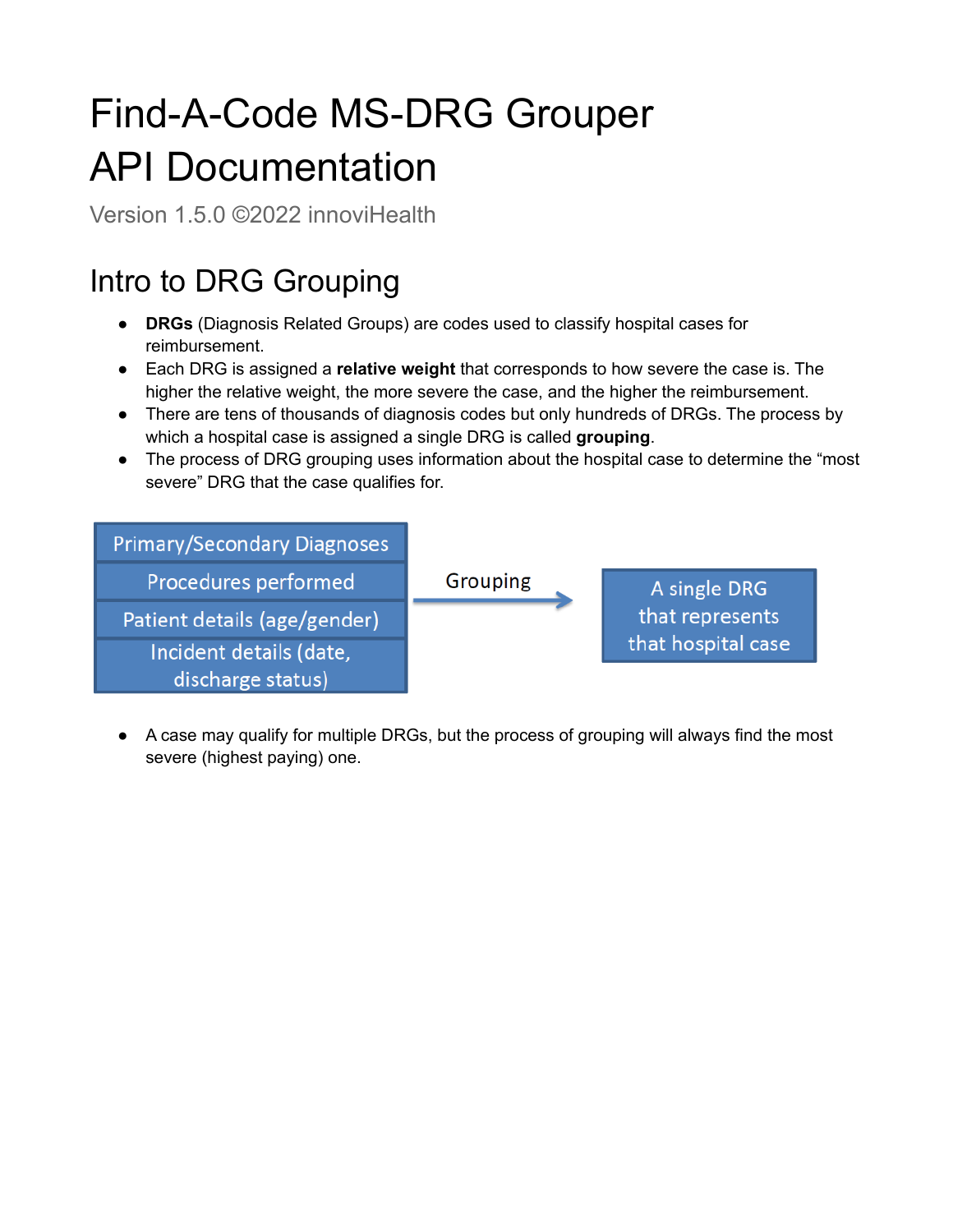# <span id="page-1-0"></span>API Request format

The API supports HTTP requests.

### **Authorization**

Authorization is done via a HTTP header "bearer" token in this format:

Authorization: Bearer 255|eZlrhMYgIl3og[…]

You will be able to generate bearer tokens from the main dashboard at <https://api3.findacode.com> after you have registered and been granted access to one or more API endpoints.

*Security note:* Protect this token! Don't let your users have access to this authorization token, as they would be able to make API requests directly on your behalf. If you need to rotate your tokens, simply log in to <https://api3.findacode.com> and from the dashboard there you can create a new token and delete old tokens.

## Input Format

<span id="page-1-1"></span>The API supports "application/json" or "application/x-ndjson" encoded data requests, using appropriate "Content-Type" headers. See individual endpoints for more information.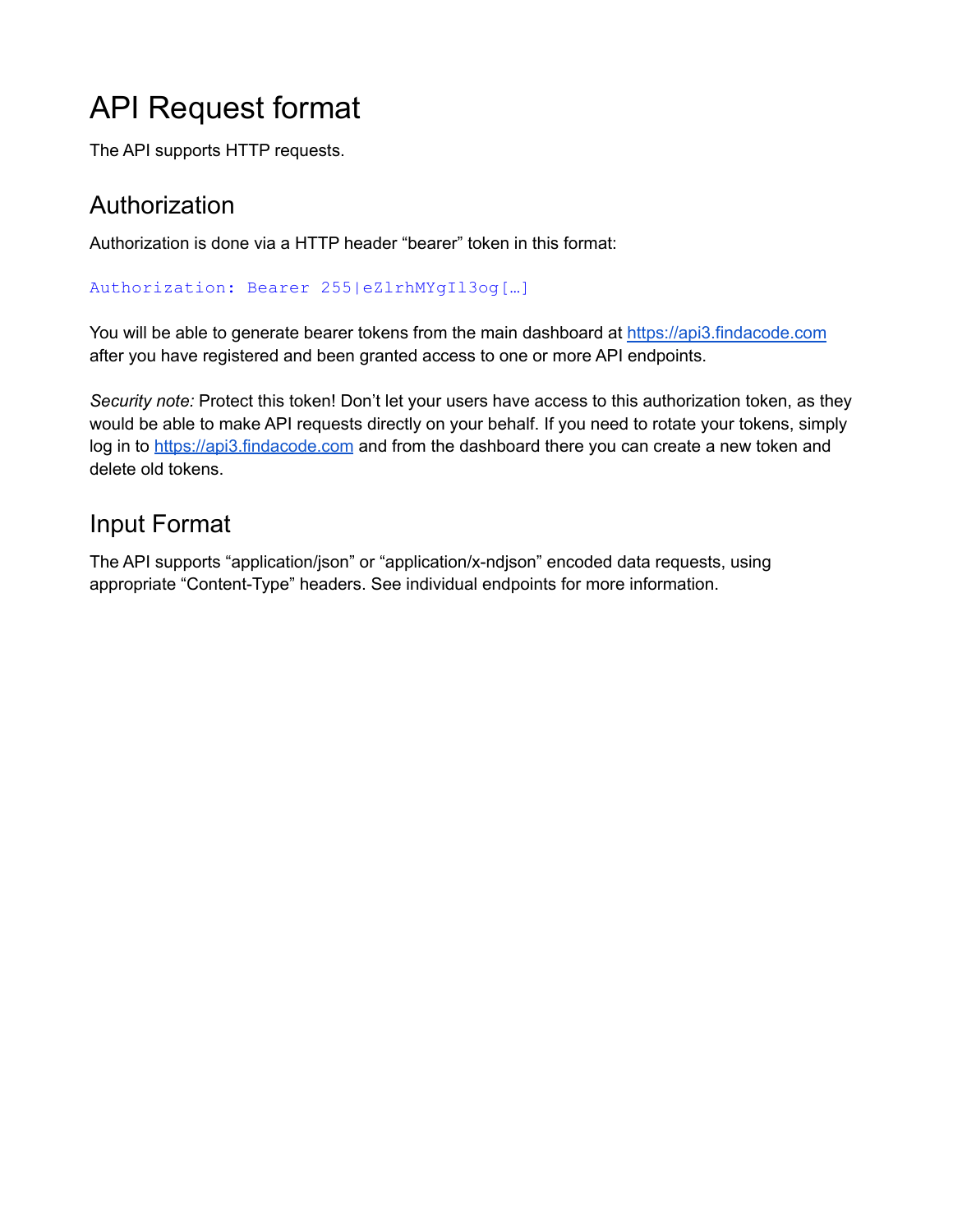# API Response format

Responses come in json format. All responses will have a "success" attribute you can check to see if the request succeeded. If successful, responses then will also have a "data" attribute; unsuccessful responses will have an "error" attribute.

```
Successful request example
```

```
{
  "success":true,
  "data":
  \left\{ \right."attr1":"See individual API endpoint documentation ",
    "attr2":"for expected return attributes."
  }
}
```
*Unsuccessful request example*

```
{
 "success":false,
 "error":"Details as to why the request failed"
}
```
Additionally, endpoints will send applicable HTTP headers, such as:

200=ok 422=bad input 500=server error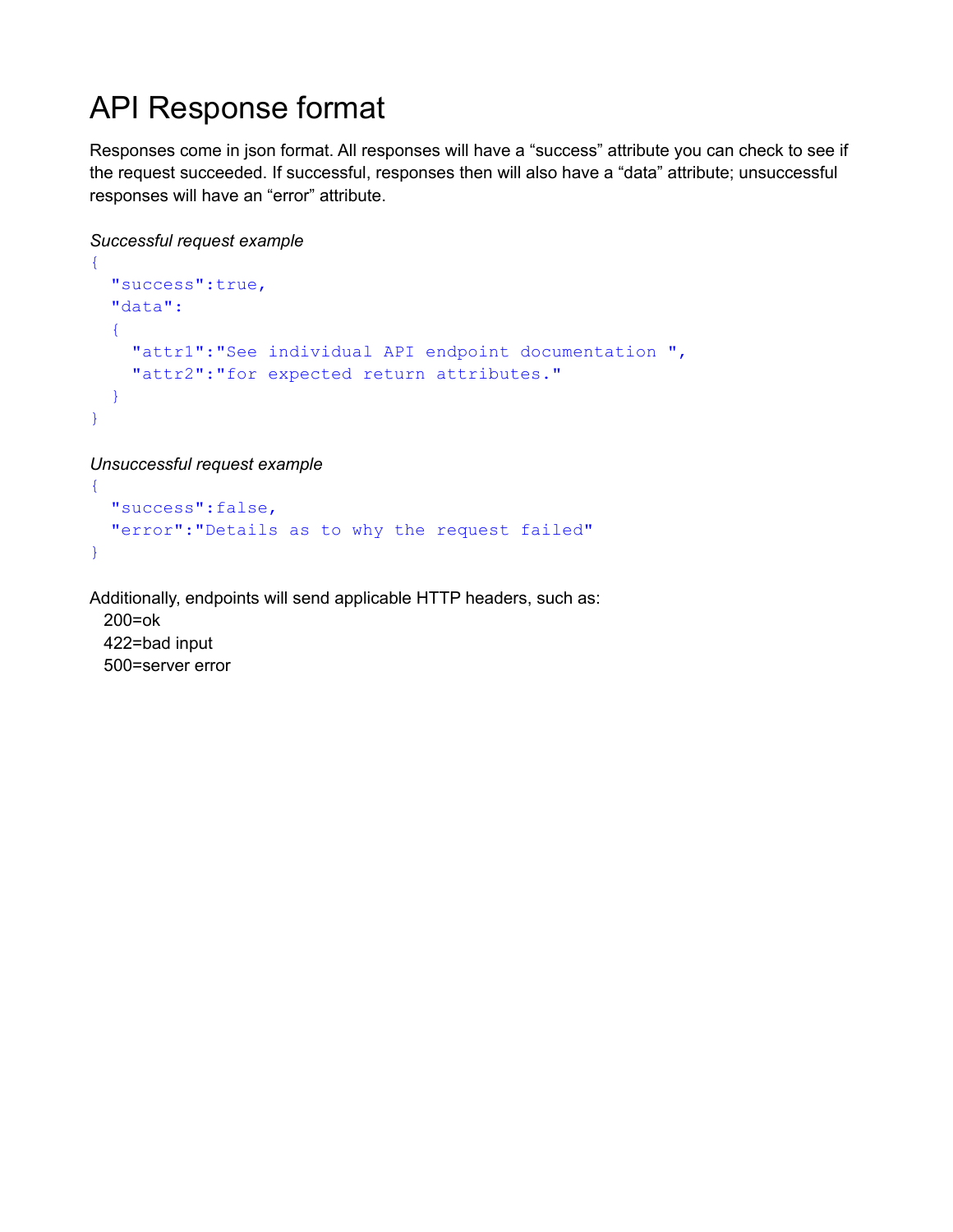# API Endpoints

# Endpoint List

These endpoints will be prefixed <https://api3.findacode.com>

| <b>Method</b> | <b>Endpoint</b>                    | <b>Description</b>                                              | <b>Accepted content</b><br>types |
|---------------|------------------------------------|-----------------------------------------------------------------|----------------------------------|
| <b>GET</b>    | /msdrg-grouper                     | Presents a webpage<br>for DRG grouping                          | n/a                              |
| <b>POST</b>   | /api/msdrg-grouper/group           | Processes a single<br>DRG grouping                              | application/json                 |
| <b>POST</b>   | /api/msdrg-grouper/bulk/group      | Processes groupings<br>in bulk                                  | application/x-ndjson             |
| <b>GET</b>    | /api/msdrg-grouper/bulk/status     | Gives status on bulk<br>groupings                               | n/a                              |
| <b>GET</b>    | /api/msdrg-grouper/bulk/retrieve   | Retrieves bulk<br>grouping results                              | n/a                              |
| <b>GET</b>    | /api/msdrg-grouper/icd10/lookup    | Lookup ICD-10 code<br>descriptions                              | n/a                              |
| <b>GET</b>    | /api/msdrg-grouper/hospital/search | Lookup Hospitals by<br><b>Hospital Provider</b><br>Number (hpn) | n/a                              |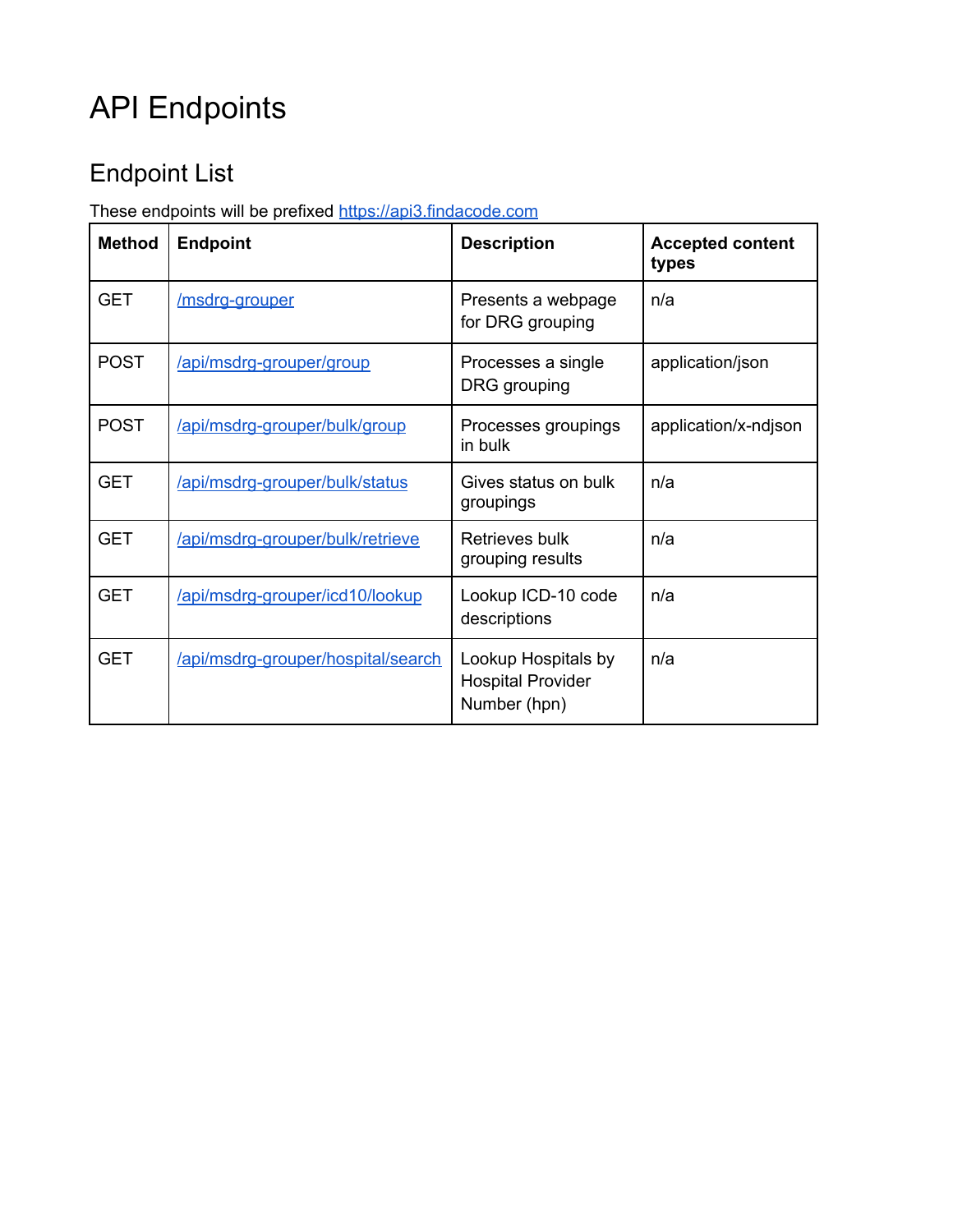## MS-DRG Grouper example tool

There is also an example tool available at <https://api3.findacode.com/msdrg-grouper>

|                            | ICD-10 MS-DRG Grouper                                                                                                                                                                                                                                      |
|----------------------------|------------------------------------------------------------------------------------------------------------------------------------------------------------------------------------------------------------------------------------------------------------|
|                            | Enter a ICD-10-CM principle diagnosis, as well as any ICD-10-CM secondary diagnoses and ICD-10-PCS procedures, in the boxes below. Additional boxes will<br>appear as you type. When done, click the "group" button. The resultant DRG will display below. |
| <b>Bearer Token</b>        |                                                                                                                                                                                                                                                            |
| <b>Principal Diagnosis</b> | Description (will appear for codes)<br><b>POA</b><br>Codes<br>$\triangleq$<br>$\checkmark$                                                                                                                                                                 |
| <b>Secondary Diagnoses</b> | $\checkmark$                                                                                                                                                                                                                                               |
| Procedures                 |                                                                                                                                                                                                                                                            |
| <b>Discharge Date</b>      | mm/dd/yyyy                                                                                                                                                                                                                                                 |
| <b>Admitting Diagnosis</b> |                                                                                                                                                                                                                                                            |
| Age                        | $\hat{\mathcal{C}}$<br>$(0-124)$                                                                                                                                                                                                                           |
| Gender                     | 0-Unknown<br>$\checkmark$                                                                                                                                                                                                                                  |
| <b>Discharge Status</b>    | 01 - Discharged to home or self-care (Routine Discharge)<br>$\checkmark$                                                                                                                                                                                   |
| <b>Hospital Provider</b>   | Search for a Hospital<br>$\overline{\mathbf{v}}$                                                                                                                                                                                                           |
|                            | <b>Add to Bulk Group Request</b><br>Group<br>Reset                                                                                                                                                                                                         |

If you open up your browser's devtools you can see that the requests and responses are using the standard API format as previously explained (see API [Request](#page-1-0) Format and API [Response](#page-1-1) Format).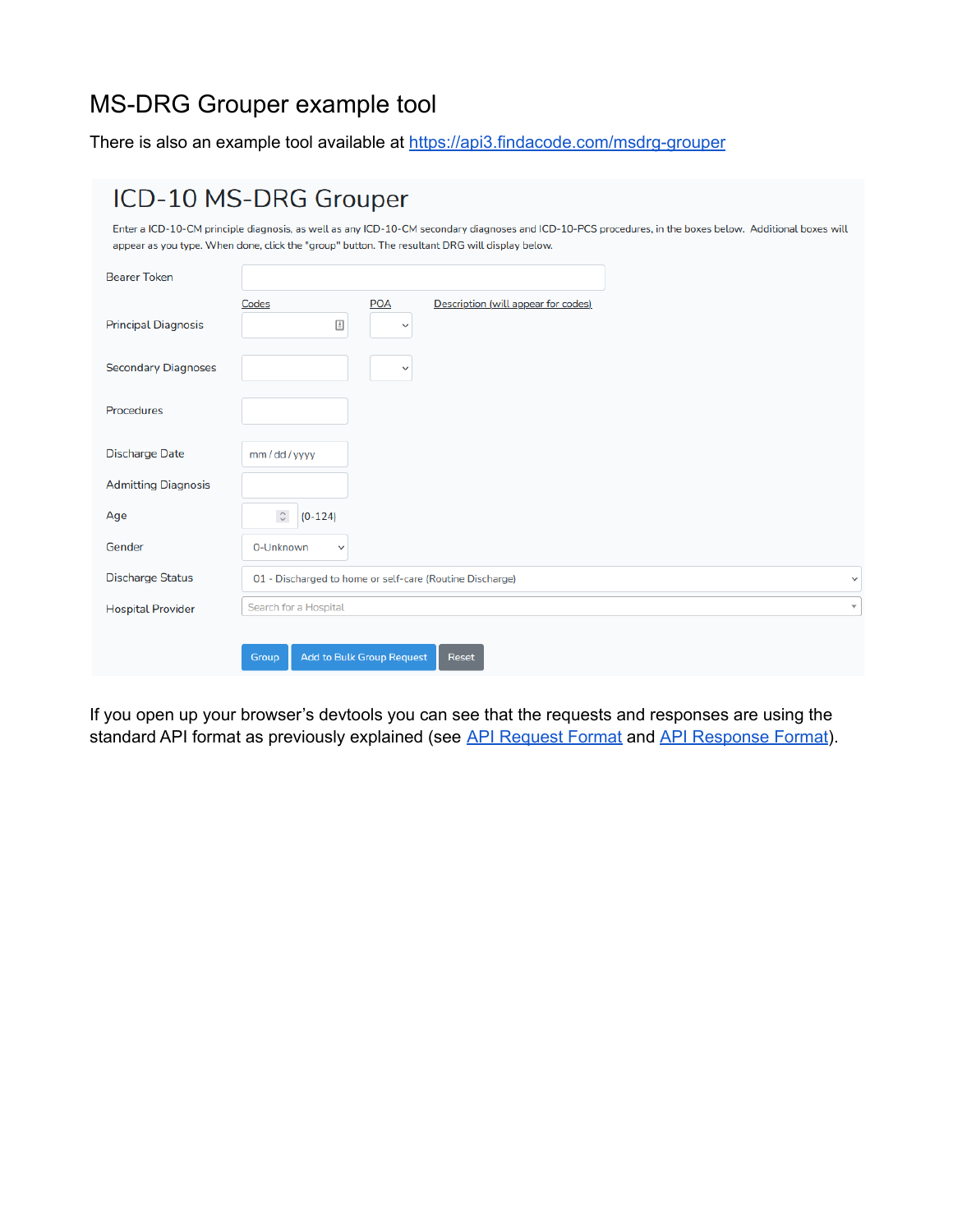## <span id="page-5-0"></span>Endpoint: POST */api/msdrg-grouper/group*

Description: Processes a DRG Grouping Accepted request content types: **application/json**

#### Input variables

The following table outlines the input requirements.

| Input            | <b>Title</b>                       | <b>Data Type</b>                                                                        |
|------------------|------------------------------------|-----------------------------------------------------------------------------------------|
| discharge_date   | Date of discharge                  | String, required, format YYYY-MM-DD<br>earliest supported date is 2015-10-01            |
| pdx              | <b>Primary Diagnosis</b>           | String, required, ICD-10-CM* code                                                       |
| pdx_poa          | Primary Diagnosis POA<br>Indicator | String, optional**, Y/N/U/W/1.<br>See below for valid input values.                     |
| admit_dx         | <b>Admitting Diagnosis</b>         | String, optional**, ICD-10-CM* code                                                     |
| sdx              | Secondary Diagnoses                | Array[string], optional**, ICD-10-CM* codes.<br>Supports 0-24 codes.                    |
| sdx_poa          | Present-on-Admission Flag          | Array[string], optional**, Y/N/U/W/1.<br>See below for valid input values.              |
| proc             | Procedures                         | Array[string], optional**, ICD-10-PCS codes.<br>Supports 0-25 codes.                    |
| age              | Age                                | Number (0-124), optional**                                                              |
| discharge status | <b>Status of Discharge</b>         | String, optional**, numeric, 2 characters<br>(00-99). See below for valid input values. |
| gender           | <b>Patient Gender</b>              | String (M, F), optional**                                                               |
| hpn              | <b>Hospital Provider Number</b>    | Integer, format NNNNNN, optional.                                                       |

\* ICD-10-CM codes can be submitted with or without decimals.

\*\* Many of these inputs are regarded as optional from an API's perspective, but will result in a "DRG=999 Ungroupable" result if they are needed semantically and not present for the grouper.

#### *Example*

```
POST https://api3.findacode.com/api/msdrg-grouper/group
Content-Type: application/json
Authorization: Bearer 255|eZlrhMYgIl3og[…]
```

```
{"pdx":"M16.12","pdx_poa":"Y","sdx":["Z96.641","K21.9","N40.1","R33.8","E78.00","Z79
.82","Z98.1"],"sdx_poa":["Y","Y","Y","Y","N","1","1"],"proc":["0SRB02A","0T9B70Z"],"
discharge date":"2022-06-14","admit dx":"M16.12","age":"85","gender":"M","discharge
status":"01","hpn":"460001"}
```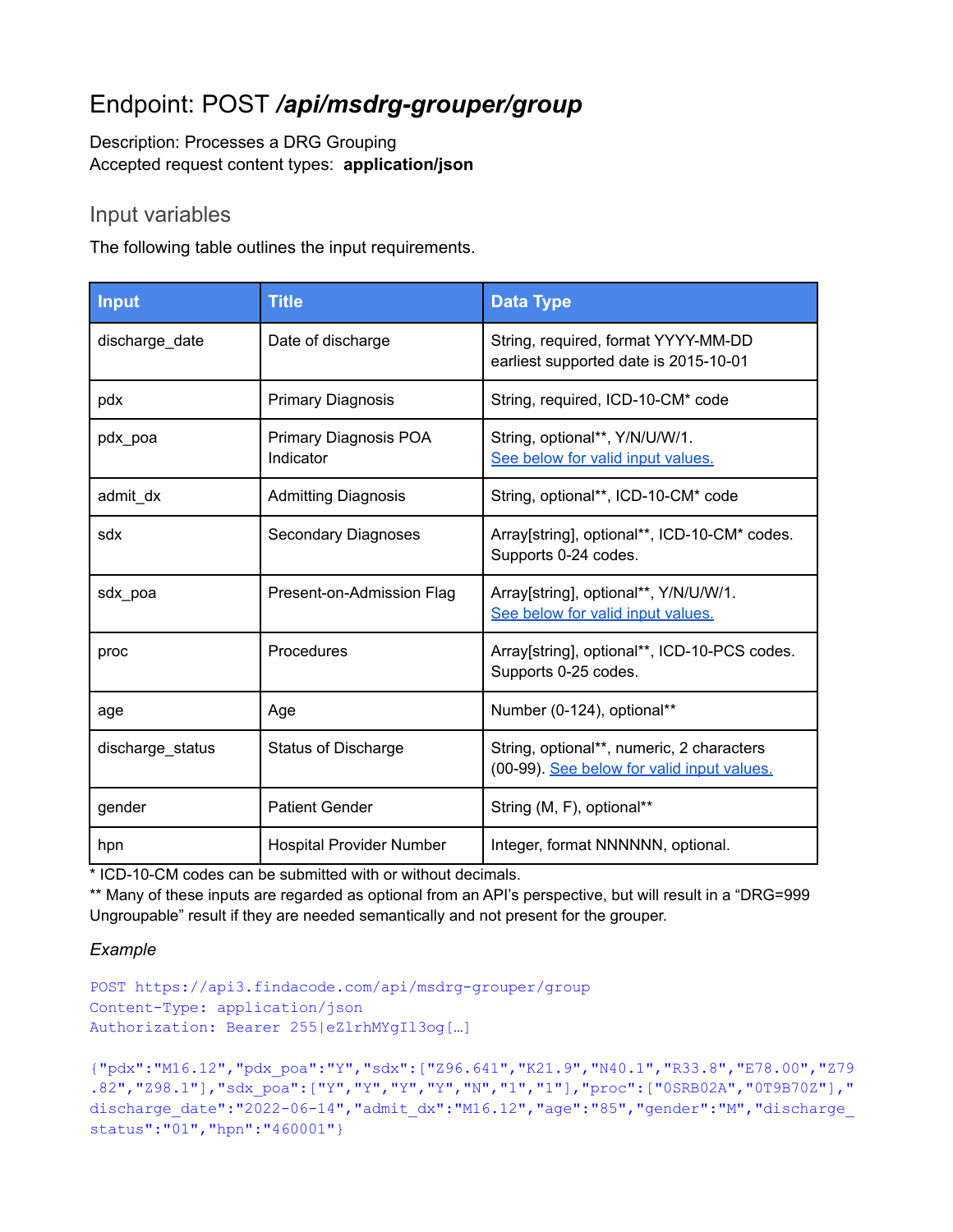## Output format

| <b>Attribute</b>    | <b>Explanation</b>                                                                                                                                                                                                                                                                                                                                                                                                                                                                                                                                                                                                                                                                                                                                                                                                                 |
|---------------------|------------------------------------------------------------------------------------------------------------------------------------------------------------------------------------------------------------------------------------------------------------------------------------------------------------------------------------------------------------------------------------------------------------------------------------------------------------------------------------------------------------------------------------------------------------------------------------------------------------------------------------------------------------------------------------------------------------------------------------------------------------------------------------------------------------------------------------|
| drg                 | The resultant DRG code, 3 characters, zero-padded                                                                                                                                                                                                                                                                                                                                                                                                                                                                                                                                                                                                                                                                                                                                                                                  |
| version             | The version of the DRG Grouper used for the grouping                                                                                                                                                                                                                                                                                                                                                                                                                                                                                                                                                                                                                                                                                                                                                                               |
| inputs              | The inputs submitted for the grouping                                                                                                                                                                                                                                                                                                                                                                                                                                                                                                                                                                                                                                                                                                                                                                                              |
| drg_info            | An object containing the following informational elements about the<br>DRG:<br>drg - the resultant DRG<br>title - the DRG title<br>$\bullet$<br>post_acute - Yes/No, subject to reduced payment if the patient<br>$\bullet$<br>is discharged early and receives qualifying post-acute care<br>special_pay - Yes/No, if Special Pay logic applies with<br>$\bullet$<br>post-acute hospital transfers<br>mdc - the Major Diagnostic Category (MDC) this DRG belongs<br>to<br>type - MED/SURG, if the drg is considered Surgical or not<br>$\bullet$<br>(Medical)<br>weight - the DRG weight<br>$\bullet$<br>gmlos - the geometric mean length of stay<br>$\bullet$<br>amlos - the arithmetic mean length of stay<br>$\bullet$                                                                                                        |
| payment calculation | An object containing the following informational elements about DRG<br>payment calculation:<br>provider - the name of the Hospital Provider<br>provider date - YYYY-MM-DD, the date as of which the<br>$\bullet$<br>information for the Hospital Provider is valid<br>reduction_status - full/reduced, if the Hospital receives a full or<br>$\bullet$<br>reduced payment based on quality initiatives<br>operating payment - decimal, the operating portion of payment<br>$\bullet$<br>capital_payment - decimal, the capital portion of payment<br>$\bullet$<br>total_payment - decimal, the total payment<br>$\bullet$<br>cost outlier threshold - decimal, if costs exceed this amount<br>$\bullet$<br>the case is considered an outlier and qualifies for additional<br>payment (requires hpn, will be 0 if hpn not supplied) |
| summary             | An array with information about the grouping process.<br>Each element in the array will be another array with format<br>[TYPE, MESSAGE, CODE]<br>TYPE is INFO/INITIAL/PDx/SDx/Proc/FINAL, identifying the<br>stage of the summary entry<br>MESSAGE is a string with summary detail<br>CODE is the code that the message applies to (optional)<br>$\bullet$<br>If the DRG came back as 999=Ungroupable, review the table to see if<br>there was more information that is required to make the case<br>successfully group.                                                                                                                                                                                                                                                                                                           |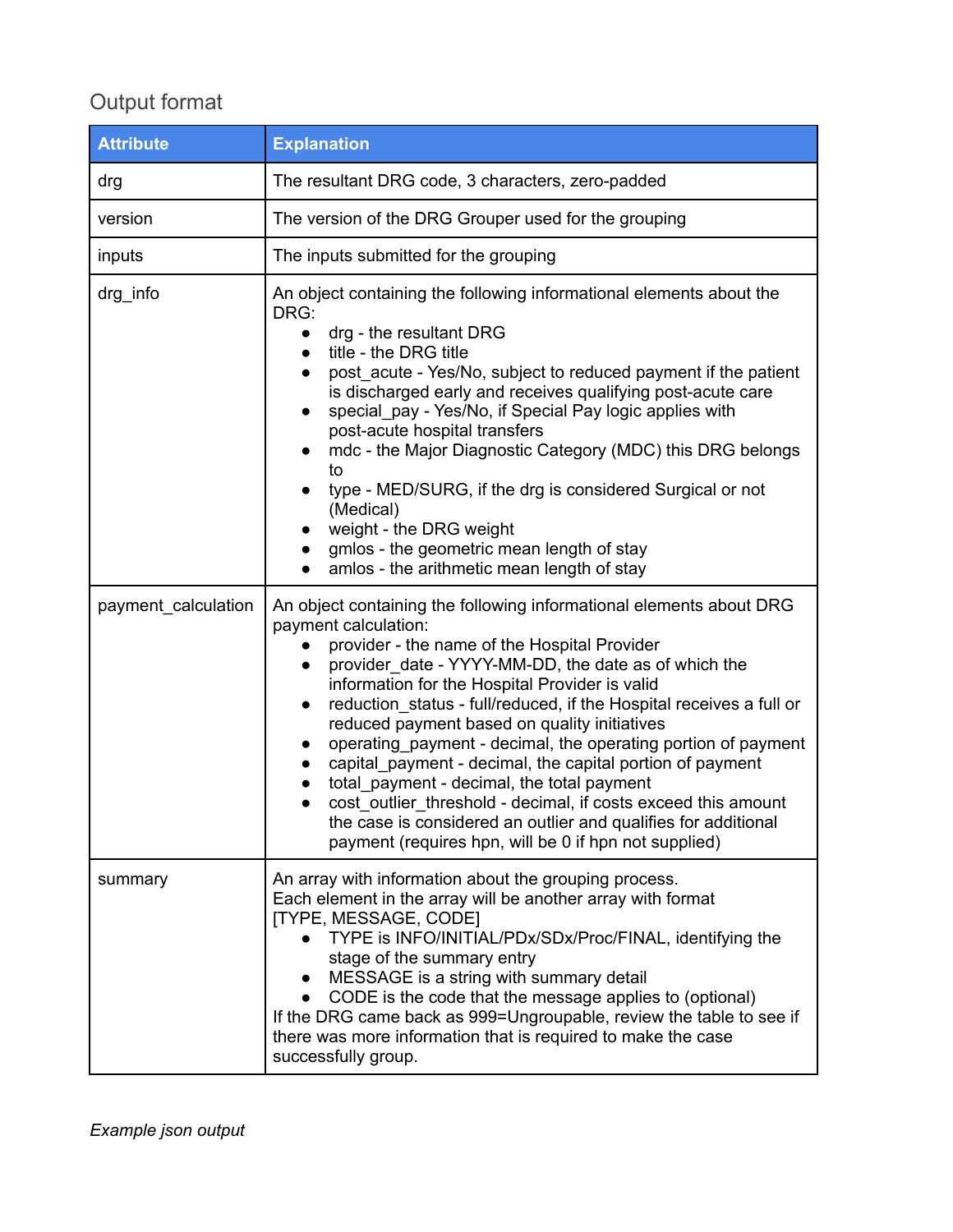```
{
    "success": true,
    "data": {
        "drg": "470",
        "version": "391",
        "inputs": {
            "pdx": "M1612",
            "pdx_poa": "Y",
            "sdx": ["Z96641", "K219", "N401", "R338", "E7800", "Z7982", "Z981"],
            "sdx_poa": ["Y", "Y", "Y", "Y", "N", "1", "1"],
           "proc": ["0SRB02A", "0T9B70Z"],
            "discharge_date": "06\/14\/2022",
            "admit_dx": "M16.12",
            "age": "85",
            "gender": "1",
            "discharge status": "1",
            "hpn": "460001"
        },
        "drg_info": {
            "drg": "470",
            "post acute": "Yes",
            "special_pay": "No",
            "mdc": "08",
            "type": "SURG",
            "title": "MAJOR HIP AND KNEE JOINT REPLACEMENT OR REATTACHMENT OF LOWER EXTREMITY
WITHOUT MCC",
            "weight": 1.9003,
            "gmlos": 1.8,
            "amlos": 2
        },
        "payment calculation": {
            "provider": "Utah Valley Hospital",
            "provider_date": "2021-12-17",
            "reduction_status": "full",
            "total payment": 14563.03,
            "operating_payment": 13602.71,
            "capital payment": 960.32,
            "cost_outlier_threshold": 137818.92
        },
        "summary": [
          ["INFO", "Version: 39.1", ""],
          ["INFO", "DRG status: OK, DRG assigned", ""],
          ["INFO", "MSG\/MCE edit: MCE - No errors found", ""],
          ["INFO", "HAC Status: Not Applicable", ""],
          ["INITIAL", "Initial DRG: 470", ""],
          ["INITIAL", "Initial M\/S Indicator: Surgical DRG", ""],
          ["INITIAL", "Initial DRG CC\/MCC Usage: DRG assigned is not based on the presence of a CC
or MCC", ""],
          ["PDx", "Principal Diagnosis edit: Diagnosis affected both initial and final DRG
assignment", "M1612"],
         ["PROC", "Procedure #1 HAC assignment criteria: Procedure affected both initial and final
DRG assignment", "0SRB02A"],
          ["PROC", "Procedure #1 HAC assignment criteria: Procedure is an OR procedure", "0SRB02A"],
          ["FINAL", "Final M\/S Indicator: Surgical DRG", ""],
          ["FINAL", "Final DRG CC\/MCC Usage: DRG assigned is not based on the presence of a CC or
MCC", ""],
          ["FINAL", "Final MDC: 8 - DISEASES & DISORDERS OF THE MUSCULOSKELETAL SYSTEM & CONN
TISSUE", ""],
         ["FINAL", "Final DRG: 470", ""]
        \mathbf{I},
        "errors": []
    }
}
```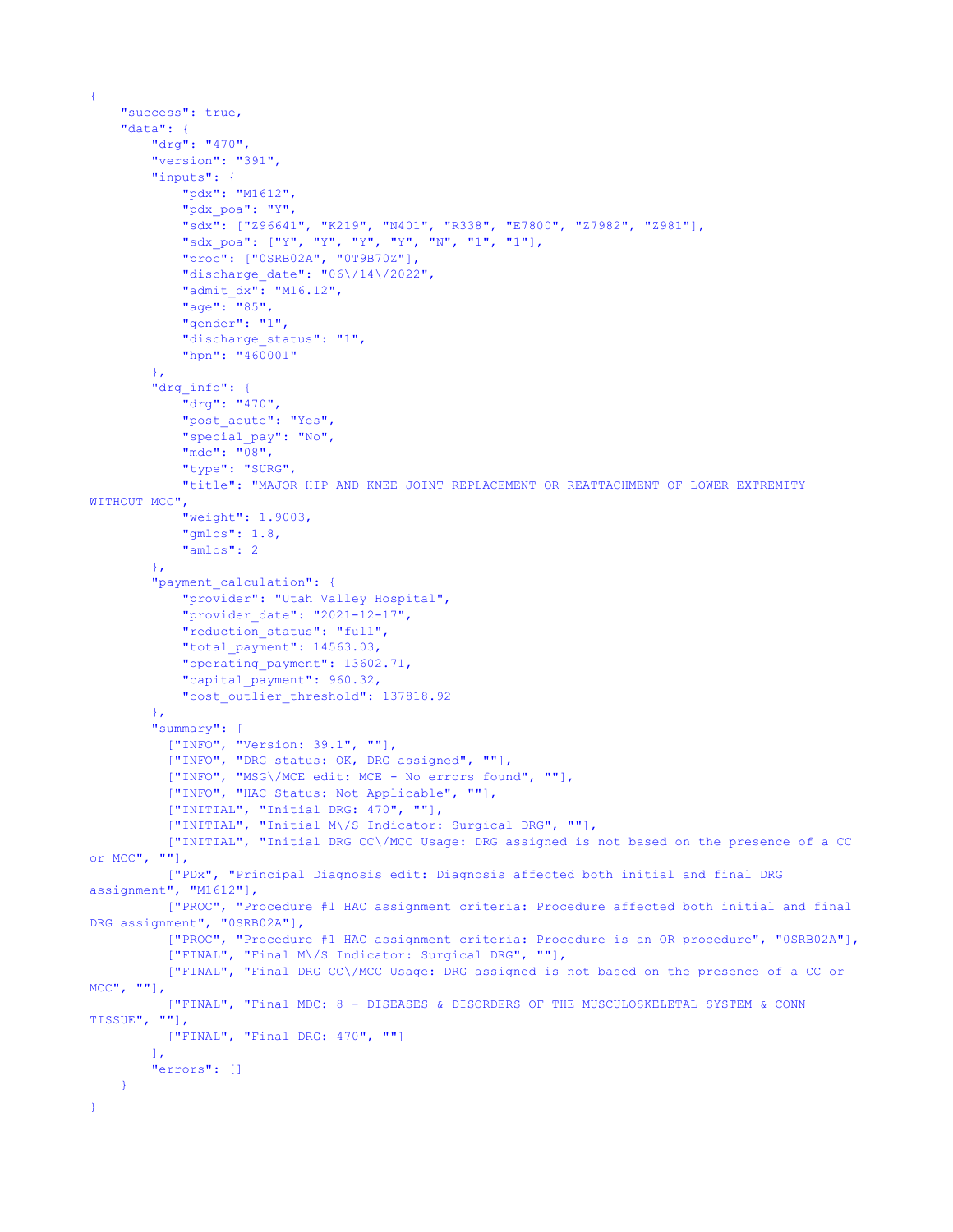## <span id="page-8-0"></span>Endpoint: POST */api/msdrg-grouper/bulk/group*

Description: Processes DRG Groupings in bulk Accepted request content types: **application/x-ndjson**

Request structure:

Same as "/api/msdrg-grouper/group" above, but with multiple groupings submitted, delimited with newlines (\n). Read more about [ndjson](https://github.com/ndjson/ndjson-spec) here.

Example:

{

```
{pdx":"A1816","pdx_poa":"","sdx":[],"sdx_poa":[],"proc":[],"discharge_date":"06\/13\
/2022","admit_dx":"","age":"","gender":"","discharge_status":"1","hpn": "460001"}
{pdx":"E1111","pdx_poa":"","sdx":[],"sdx_poa":[],"proc":[],"discharge_date":"06\/13\
/2022","admit_dx":"","age":"","gender":"","discharge_status":"1","hpn": "460001"}
```
Response content type: application/json Response format:

```
{
  "success" : true,
  "grouping-id" : "{grouping-id}",
  "url" : "/api/msdrg-grouper/bulk/status?id={grouping-id}"
}
```
Note: Bulk files are limited to 100,000 groupings and 100MB at a time.

# <span id="page-8-1"></span>Endpoint: GET */api/msdrg-grouper/bulk/status?id={grouping-id}*

Description: Retrieves the status for a bulk grouping Parameters: grouping-id, the id for the grouping as returned from the /bulk/group call Response content type: application/json Response format:

```
"success": true,
  "status" : "requested|running|failed|completed"
}
```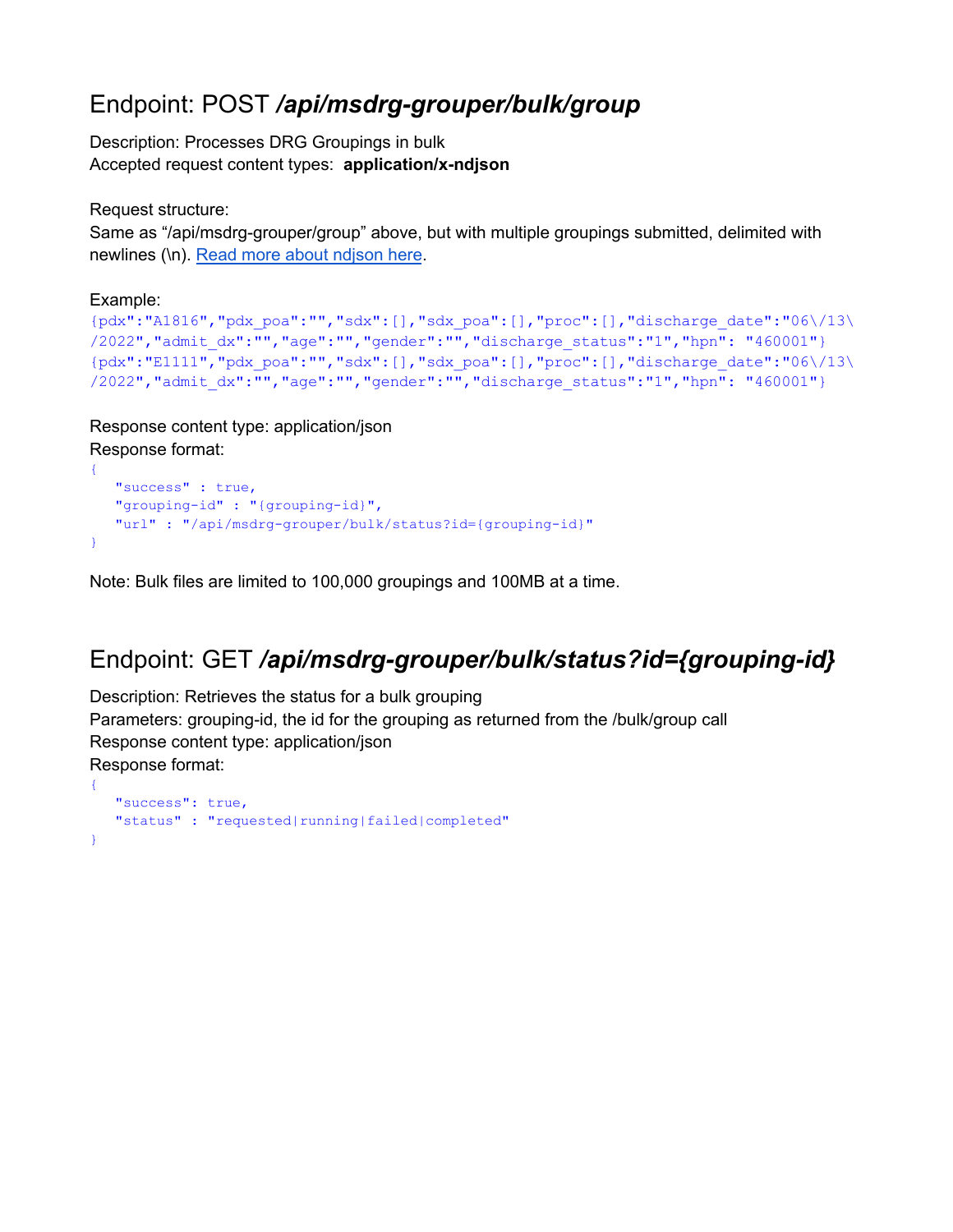### <span id="page-9-0"></span>Endpoint: GET */api/msdrg-grouper/bulk/retrieve?id={grouping-id}*

Description: Retrieves the output file of a bulk grouping Parameters: grouping-id, the id for the grouping as returned from the /bulk/group call Response content type: application/x-ndjson

Response format: Same as /api/msdrg-grouper/group above, but with multiple groupings in the file delimited by newlines, and without the summary:

```
{"drg":"759","version":"391","inputs":{"pdx":"A1816","pdx_poa":"","sdx":[],"sdx_poa"
:[],"proc":[],"discharge_date":"06\/13\/2022","admit_dx":"","age":"","gender":"","di
scharge status":"1","hpn":""},"drg_info":{"drg":"759","post_acute":"No","special_pay
":"No","mdc":"13","type":"MED","title":"INFECTIONS, FEMALE REPRODUCTIVE SYSTEM
WITHOUT
CC\/MCC","weight":0.6834,"gmlos":2.7,"amlos":3.2},"payment_calculation":{"provider":
"Unadjusted","provider_date":"","reduction_status":"full","total_payment":4506.5,"op
erating payment":4183.54, "capital payment":322.97, "cost outlier threshold":0}, "error
s":[]}
{"drg":"639","version":"391","inputs":{"pdx":"E1111","pdx_poa":"","sdx":[],"sdx_poa"
:[],"proc":[],"discharge_date":"06\/13\/2022","admit_dx":"","age":"","gender":"","di
scharge status":"1","hpn":""},"drg_info":{"drg":"639","post_acute":"Yes","special_pa
y":"No","mdc":"10","type":"MED","title":"DIABETES WITHOUT
CC\/MCC","weight":0.6096,"gmlos":2.1,"amlos":2.5},
"payment calculation": {"provider": "Unadjusted", "provider date": "", "reduction status"
:"full","total_payment":4019.85,"operating_payment":3731.76,"capital_payment":288.09
,"cost outlier threshold":0},"errors":[]}
```
Note 1: if there was a problem with processing, this endpoint will return a 400 http code and application/json of the following format:

```
{
   "success": false,
  "message" : "Error message here",
}
```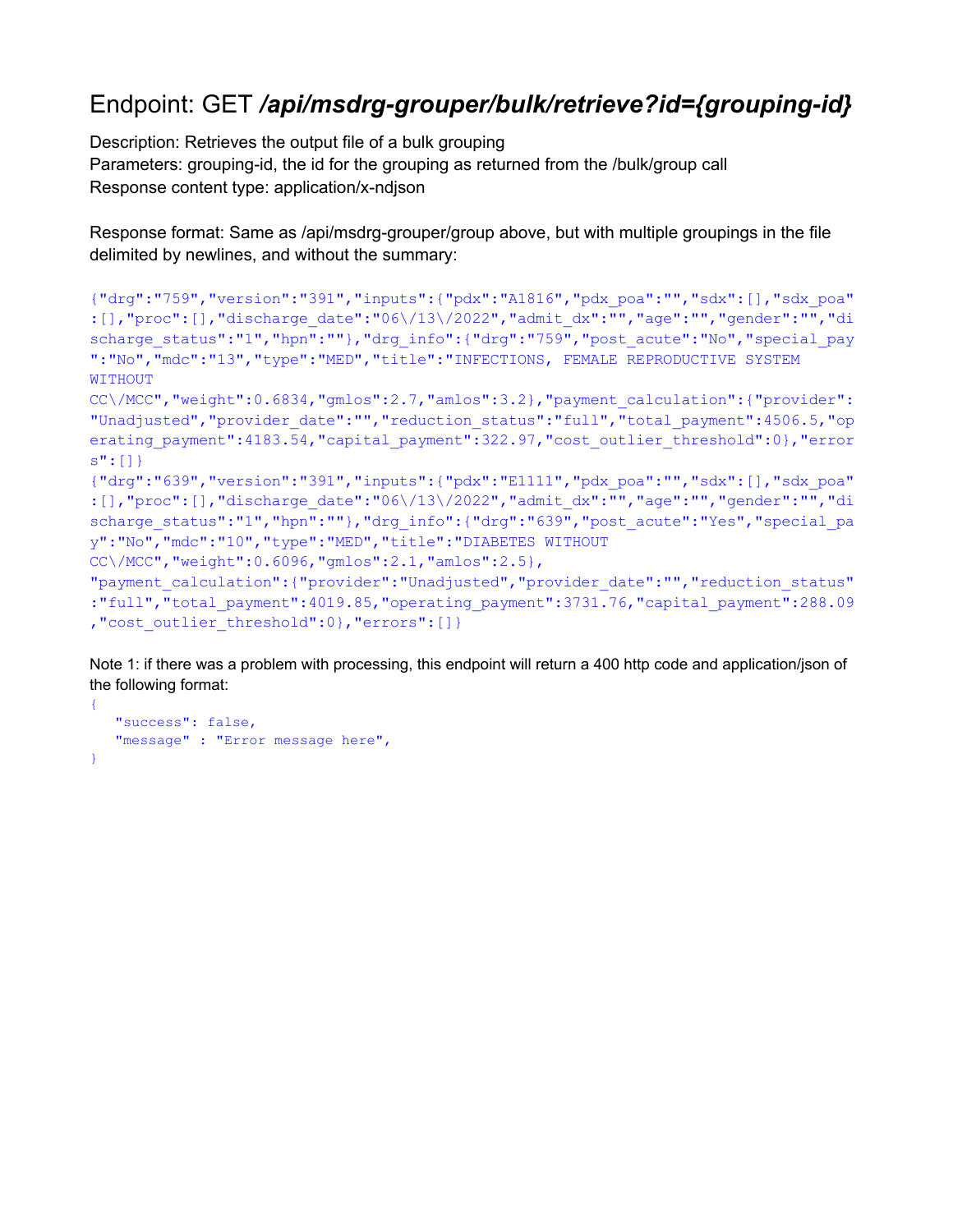### <span id="page-10-1"></span>Endpoint: GET */api/msdrg-grouper/hospital/search?term=<term>*

Description: Pulls a list of Hospitals for the provided term Parameters: term, a term or hospital provider number to search for Response content type: application/json Response format:

```
"success": true,
   "hospitals": [
     {"label":"330239 - UPMC CHAUTAUQUA AT WCA", "value":"330239"},
      {"label": "360197 - MARY RUTAN HOSPITAL", "value":"360197"},
      {"label": "390199 - PUNXSUTAWNEY AREA HOSPITAL", "value":"390199"},
      {"label": "460001 - UTAH VALLEY HOSPITAL","value": "460001"},
      {"label": "460009 - UNIVERSITY OF UTAH HOSPITALS AND CLINICS","value": "460009"}
   ]
}
```
### <span id="page-10-0"></span>Endpoint: GET */api/msdrg-grouper/icd10/lookup?code\_set=<code set>&code=<code>&date=<date>*

Description: Pulls the short and long descriptions for a code Parameters:

- code\_set: ICD10CM/ICD10PCS, the code set
- code: the code to find descriptions for
- date: the day to find description for

Response content type: application/json Response format:

{

```
{
    "success": true,
    "data": {
       "code_set": "ICD10CM",
       "code": "E11.11",
       "short descr": "Type 2 diabetes mellitus with ketoacidosis with coma",
        "long descr": "Type 2 diabetes mellitus with ketoacidosis with coma\r\n"
    }
}
```
If no code is found for the date provided, this endpoint will return:

```
{
    "success":false,
    "error":"Description not found."
}
```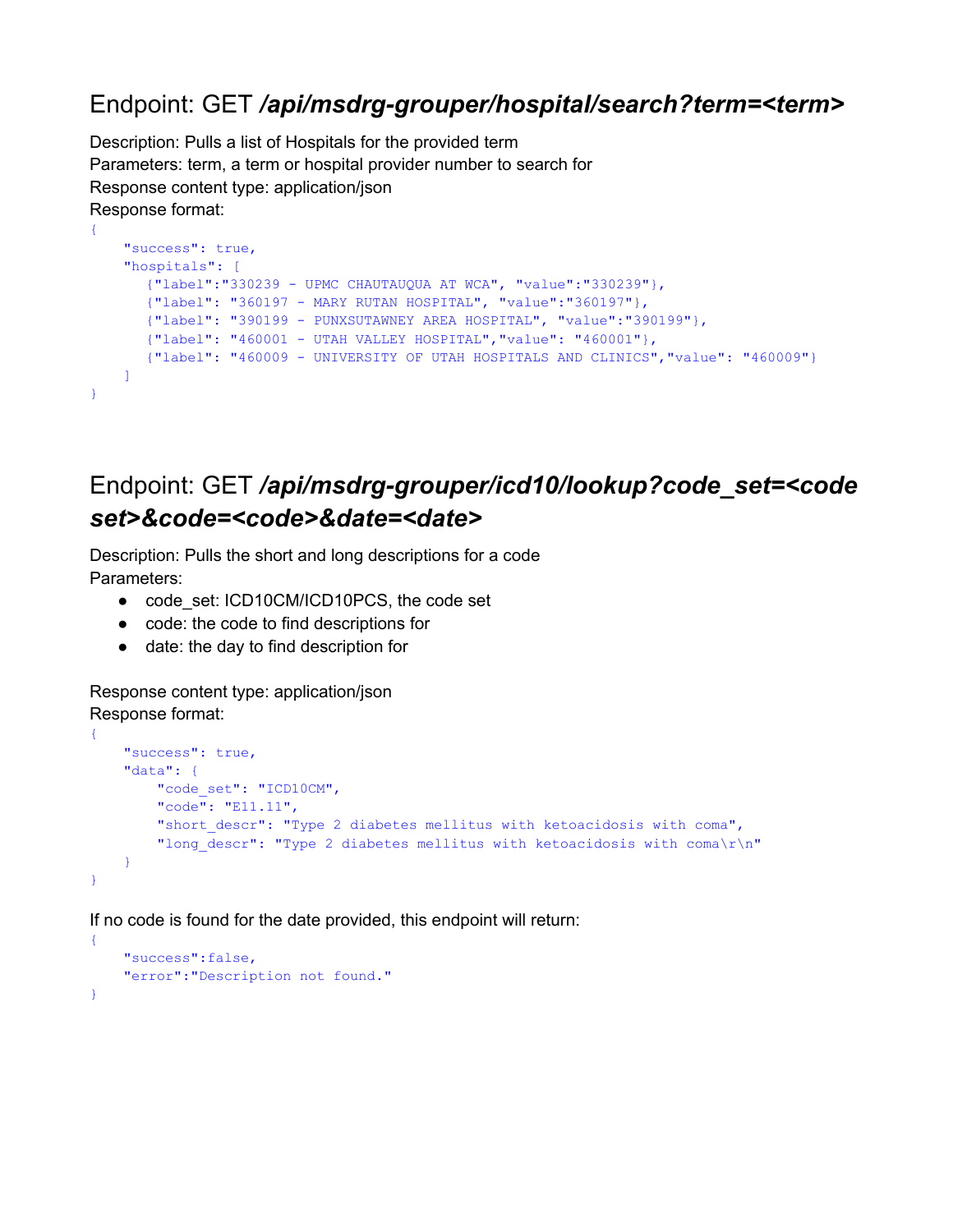# <span id="page-11-0"></span>Appendix: Valid variable values

# Valid "Discharge Status" values

| Input | <b>Definition</b>                                                                                                                  |
|-------|------------------------------------------------------------------------------------------------------------------------------------|
| 01    | Discharged to home or self-care (Routine Discharge)                                                                                |
| 02    | Discharged/transferred to a Short-Term General Hospital for inpatient care'                                                        |
| 03    | Discharged/transferred to a Skilled Nursing Facility (SNF) with Medicare Certification in anticipation of<br>skilled care          |
| 04    | Discharged/transferred to an facility that provides custodial or supportive care                                                   |
| 05    | Discharged/transferred to a Designated Cancer Center or Children\'s Hospital                                                       |
| 06    | Discharged/transferred to a Home Under Care of Organized Home Health Service Organization in<br>anticipation of skilled care       |
| 07    | Left Against Medical Advice (AMA) or discontinued care                                                                             |
| 09    | Admitted as an Inpatient to this Hospital                                                                                          |
| 20    | Expired (dead)                                                                                                                     |
| 21    | Discharged/transferred to Court/Law Enforcement                                                                                    |
| 30    | <b>Still Patient</b>                                                                                                               |
| 40    | Expired at Home                                                                                                                    |
| 41    | Expired in a Medical Facility (e.g., Hospital, SNF, ICF, or Free Standing Hospice)                                                 |
| 42    | Expired - place unknown                                                                                                            |
| 43    | Discharged/transferred to a Federal Health Care Facility                                                                           |
| 50    | Hospice - Home                                                                                                                     |
| 51    | Hospice - Medical Facility (certified) providing Hospice Level of Care                                                             |
| 61    | Discharged/transferred to a Hospital-Based Medicare Approved Swing Bed                                                             |
| 62    | Discharged/transferred to an Inpatient Rehabilitation Facility (IRF) Including rehabilitation distinct part<br>units of a Hospital |
| 63    | Discharged/transferred to a Medicare Certified Long Term Care Hospital (LTCH)                                                      |
| 64    | Discharged/transferred to a nursing facility certified under Medicaid but not certified under Medicare                             |
| 65    | Discharged/transferred to a Psychiatric Hospital or Psychiatric distinct part unit of a hospital                                   |
| 66    | Discharged/transferred to a Critical Access Hospital (CAH)                                                                         |
| 69    | Discharged/transferred to a designated disaster alternative care site                                                              |
| 70    | Discharged/transferred to another type of Health Care Institution not defined elsewhere in this code list                          |